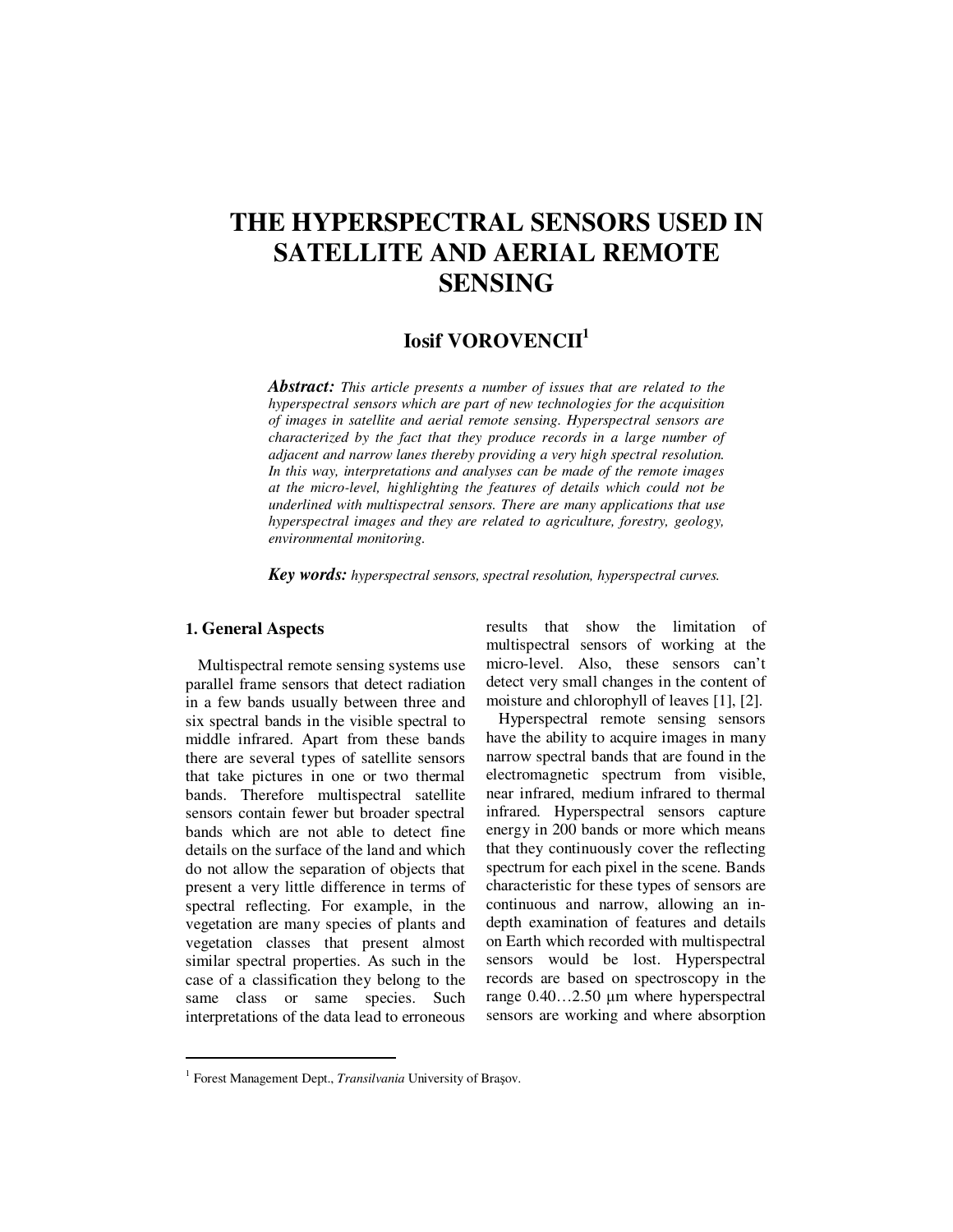has three fundamental characteristics:

- the absorption of the transferred cargo, which occurs mostly in the visible part of the electromagnetic spectrum causes the electrons to be transferred between atoms. For example, between atoms  $Fe^{2+}$  and  $Fe^{3+}$ an atom is transferred from the atom  $Fe^{2+}$ to  $Fe<sup>3+</sup>$  because of the action of light which causes oxidized objects to appear in red. Although this phenomenon can be detected with multispectral sensors such as Landsat, it may best be revealed through hyperspectral sensors;

- transmitted electron absorption occurs in the case of atoms with an incomplete electronic wrapper when light of a certain wavelength can bombard the electrons from different positions in the coating. This absorption tends to extend on more narrowed intervals than the transferred cargo and the wavelength where the absorptions are made are controlled by the position and diversity in the vicinity of atoms and not by the type of atom. This feature is used, especially in geology where mineral arrangement of atoms is well defined;

- the absorption due to vibration occurs when light, which has the same wavelength with a molecule or part of it, strikes the molecule and causes a vibration that leads to the absorption of light [6], [7].

Generally, this absorption of energy is very narrowed although depths are varied enough. Many of this absorption can be detected by multispectral sensors.

Since images can be obtained for each narrowband, hyper-spectroscopy refers to the spectroscopy of image. The term used for systems that take pictures with high spectral resolution is hyperspectral remote sensing. Hyperspectral remote sensing is a relative new technology used in the detection and identification of minerals, vegetation, artificial materials and soil background [4]. The remote hyperspectral appeared in mid 80's and since then it has been widely used by geologists for mapping minerals. Detection of the type of material is dependent on coverage and spectral resolution, relation signal / noise of the spectrometer the material density and strength of material absorption in the wave length in which the measurements are made [3].

#### **2. Types of Hyperspectral Sensors**

In the hyperspectral field there are two types of systems that take images: on aircraft and on satellites. Most hyperspectral sensors are mounted on aerial platforms and less on the satellite (Table 1) [5].

In general, the spectral range within which hyperspectral sensors on aircraft work is 380-12700 nm and for those on the satellites is 400-14400 nm. Most hyperspectral sensors record the reflected radiation in a series of bands with narrow and continuous wavelength. The number and width of bands varies from one system to another, i.e. in the range of 1-288, with widths ranging from 2-2000 nm. Unlike the sensors on aircraft, sensors on satellites have the capacity to provide global coverage at regular intervals. Further is presented a comparison between the AVIRIS air sensor and the Hyperion satellite sensor considered to be representative for the two types of systems (Table 2) [3].

The Hyperion EO-1 sensor was launched in November 2000 by NASA with the purpose of taking hyperspectral images from space in order to create mineralogical mapping. Hyperion is a hyperspectral satellite sensor which works in the spectral range 0.40…2.50 µm with 242 bands which have a spectral resolution of about 10 nm and a spatial resolution of 30 meters, the data is taken from an altitude of 705 km. Hyperion is a push-broom instrument that takes pictures with a radiometric resolution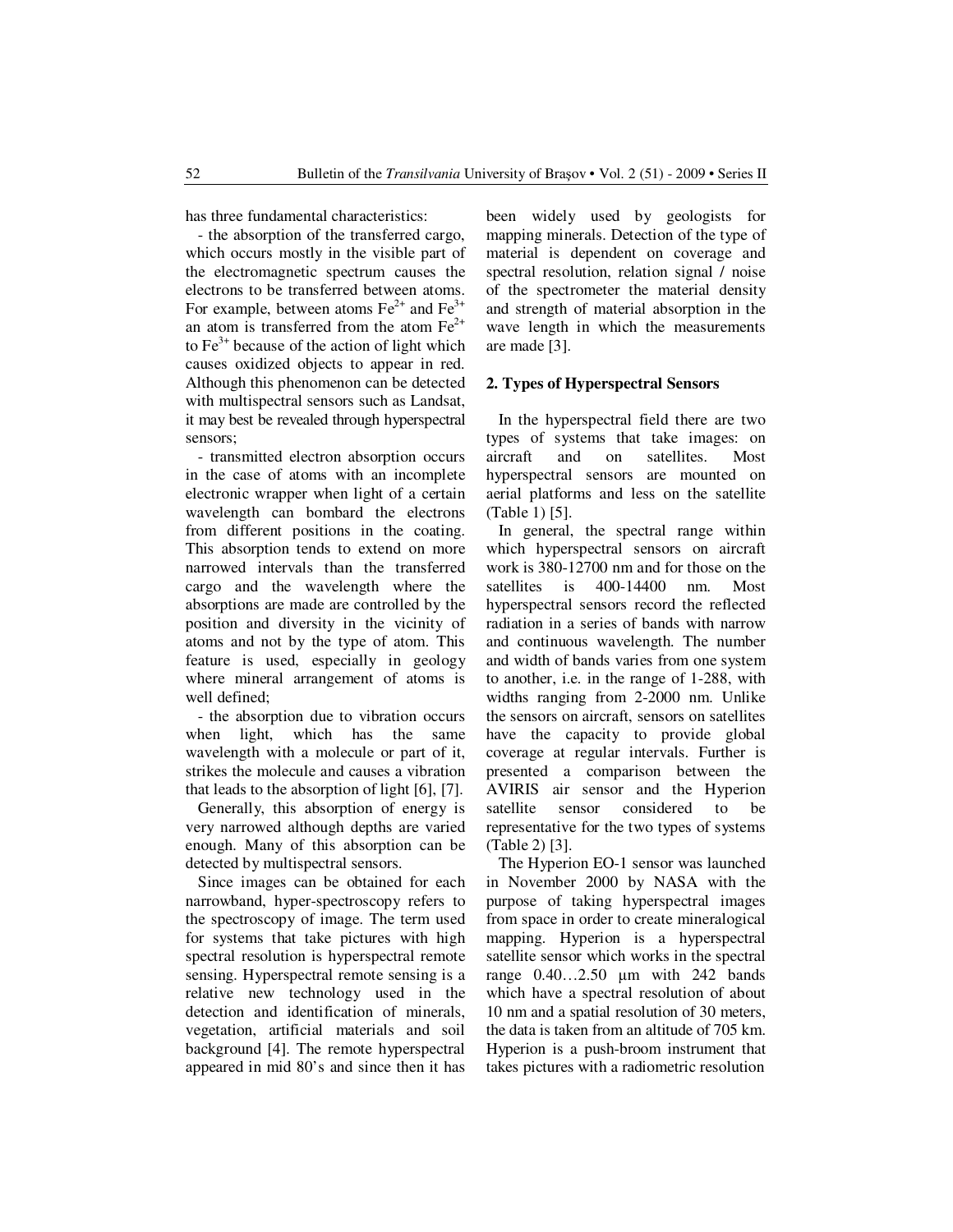| <b>Hyperspectral sensors on satellites</b>                                                |                                                                                                         |                                                                         |                                                                                                      |  |  |  |
|-------------------------------------------------------------------------------------------|---------------------------------------------------------------------------------------------------------|-------------------------------------------------------------------------|------------------------------------------------------------------------------------------------------|--|--|--|
| <b>Types of sensors</b>                                                                   | <b>Producer</b>                                                                                         | <b>Number of bands</b>                                                  | Spectral range [µm]                                                                                  |  |  |  |
| FTHSI on<br>MightySat II                                                                  | Air Force Research                                                                                      | 256                                                                     | $0.35 - 1.05$                                                                                        |  |  |  |
| Hyperion on EO-1                                                                          | <b>NASA</b> Guddard<br>Space Flight Center                                                              |                                                                         | $0.40 - 2.50$                                                                                        |  |  |  |
|                                                                                           | <b>Hyperspectral sensors on aircrafts</b>                                                               |                                                                         |                                                                                                      |  |  |  |
| <b>AVIRIS</b><br>(Airborne Visible<br><b>Infrared Imaging</b><br>Spectrometer)            | 224<br>NASA Jet Propulsion<br>Lab.                                                                      |                                                                         | $0.40 - 2.50$                                                                                        |  |  |  |
| <b>HYDICE</b><br>(Hyperspectral Digital<br><b>Imagery Collection</b><br>Experiment)       | Naval Research Lab.                                                                                     | 210                                                                     | $0.40 - 2.50$                                                                                        |  |  |  |
| PROBE-1                                                                                   | <b>Earth Search Sciences</b><br>Inc.                                                                    | 128                                                                     | $0.40 - 2.50$                                                                                        |  |  |  |
| CASI<br>(Compact Airborne<br>Spectrographic<br>Imager)                                    | <b>ITRES</b> Research<br>Limited                                                                        | Over 228                                                                | $0.40 - 1.00$                                                                                        |  |  |  |
| HyMap                                                                                     | <b>Integrated Spectronics</b>                                                                           | 100 la 200                                                              | Visible to termal<br>infrared                                                                        |  |  |  |
| EPS-H<br>(Environmental<br>Protection System)                                             | <b>GER</b> Corporation                                                                                  |                                                                         | VIS/NIR (0.43-1.05)<br>SWIR1 (1.50-1.80)<br>SWIR2 (2.00-2.50)<br>TIR (8-12.50)                       |  |  |  |
| <b>DAIS 7915</b><br>(Digital Airborne<br>Imaging Spectrometer)                            | <b>GER</b> Corporation<br>(Geophysical and<br>Environmental<br><b>Research Imaging</b><br>Spectrometer) | VIS/NIR (32),<br>SWIR1 (8),<br>SWIR2 (32),<br>MIR(1),<br>TIR(12)        | VIS/NIR (0.43-1.05)<br>SWIR1 (1.50-1.80)<br>SWIR2 (2.00-2.50)<br>MIR (3.00-5.00)<br>TIR (8.70-12.30) |  |  |  |
| <b>DAIS 21115</b><br>(Digital Airborne<br><b>GER</b> Corporation<br>Imaging Spectrometer) |                                                                                                         | <b>VIS/NIR</b> (76),<br>SWIR1 (64),<br>SWIR2 (64),<br>MIR(1),<br>TIR(6) | VIS/NIR (0.40-1.00)<br>SWIR1 (1.00-1.80)<br>SWIR2 (2.00-2.50)<br>MIR (3.00-5.00)<br>TIR (8.00-12.00) |  |  |  |
| <b>AISA</b><br>(Airborne Imaging<br>Spectral Imaging<br>Spectrometer)                     |                                                                                                         | Over 288                                                                | $0.43 - 1.00$                                                                                        |  |  |  |

|  | Main hyperspectral sensors on aircraft and satellites |  |  |  | Table 1 |
|--|-------------------------------------------------------|--|--|--|---------|
|--|-------------------------------------------------------|--|--|--|---------|

of 8 bits, the band having a width of 7.5 km and being perpendicular on the movement of the satellite. The system used for taking images is formed of two spectrometers: one working in the visible/near infrared (VNIR)  $(0.4...1.0 \mu m)$  and one in shortwave infrared (SWIR) (0.9…2.5 µm). The data are calibrated using both the radiation measured before the mission and when the images are taken [3].

Airborne Visible Sensor/Infrared Imaging Spectrometer (AVIRIS) are new in terms of hyperspectral systems attached to planes. The AVIRIS sensor, developed by NASA/Jet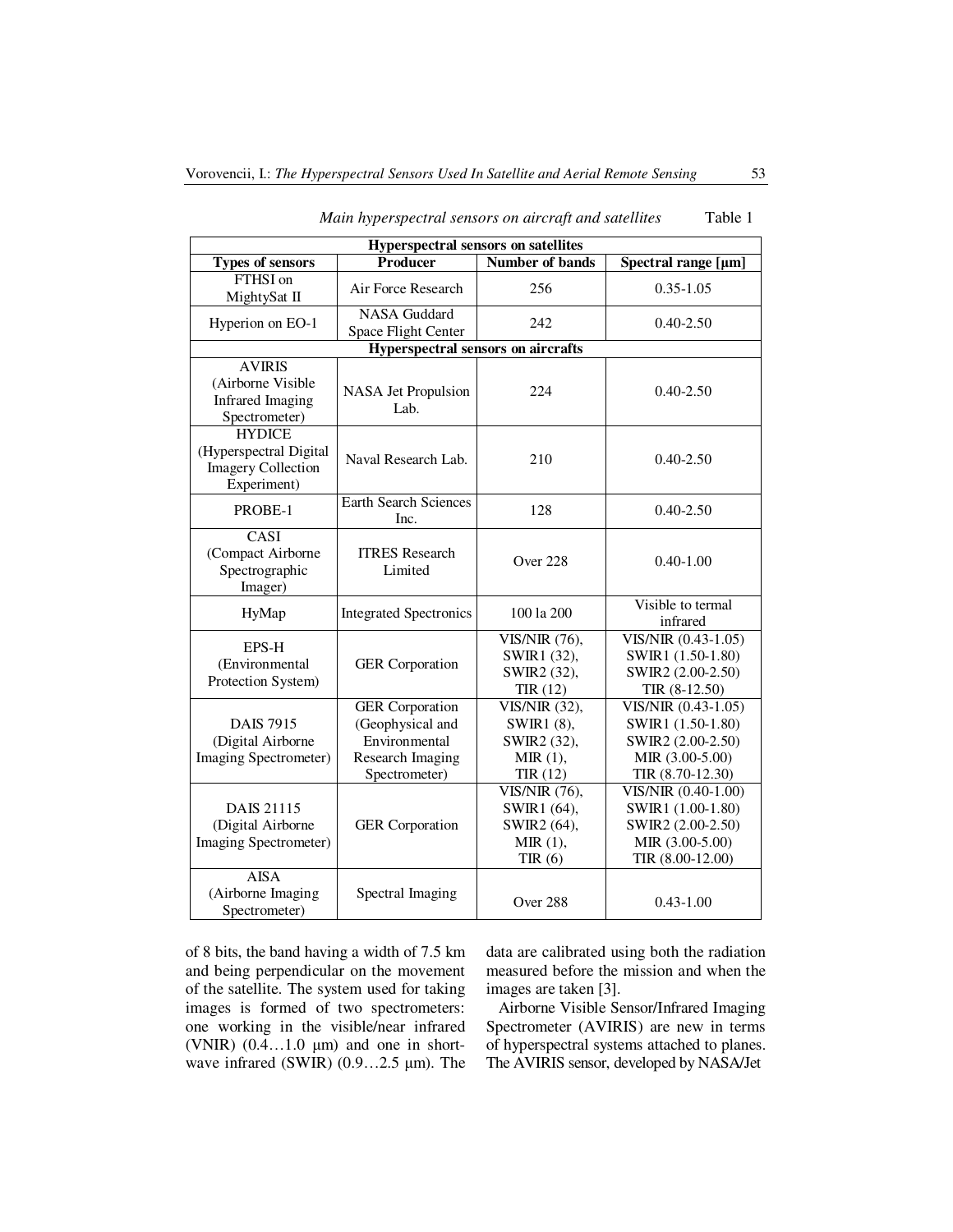| <b>HSI</b> Sensor           | <b>Spectral resolution</b><br> nm | <b>Spatial resolution</b><br>m | Swath width<br>  km | <b>SWIR</b><br><b>SNR</b> |  |
|-----------------------------|-----------------------------------|--------------------------------|---------------------|---------------------------|--|
| <b>AVIRIS-High Altitude</b> |                                   |                                |                     | ~500:1                    |  |
| Hyperion                    |                                   |                                |                     | ~1                        |  |

*Comparison between the AVIRIS and Hyperion sensors* Table 2

Propulsion Laboratory (JPL), is working in bands of 224, with a spectral resolution of about 10 nm and covering the spectral range from  $0.40$  to  $2.50 \mu m$ . The sensor is a Whiskbroom system that uses a scanning system for acquiring data on the transverse direction of advancement. Four off-axis double-pass Schmidt spectrometers capture light from foreoptics using optical fiber and send it to four linear panels, one for each spectrometer, which have a strong sensitivity in the range  $0.4...0.7$  µm,  $0.7...$ 1.2 µm, 1.2…1.8 µm and 1.8…2.5 µm. AVIRIS sensor takes images from an altitude of 20 km with a spatial resolution of 20 meters, from a band whose width is of 10.5 kilometers. Starting with 1998, the sensor is mounted on a Twin Otter aircraft flying at low altitude, taking pictures with a spatial resolution ranging between 2 and 4 meters [3].

#### **3. The Features of Hyperspectral Images**

Although many hyperspectral sensors are working in hundreds of bands, not the number of bands defines the sensor as<br>being hyperspectral. The criteria hyperspectral. The criteria underlying the classification of sensors as hyperspectral are band width and the continuous nature of the records. For example, a sensor that only works in 20 bands may be considered hyperspectral if all these bands are adjacent and with a 10 nm width, for example. If the sensor works in 20 bands with a width of 100 nm or if they are not adjacent because between them there are bands that do not produce records, the sensor cannot be considered hyperspectral.

Spatial resolution of satellite systems is fixed, to take the example of Hyperion, at 30 m. In the case of the aircraft systems these depend on the height of flight and may have the size of pixel of sub metric to 10 feet. Spectral resolution can be defined by the length of the continuous wave that can be detected in the electromagnetic spectrum. In the remote sensing sensors the band width of 0.2 µm in the visible near-infrared range can be considered low spectral resolution and a width of 0.01  $\mu$ m as a high spectral resolution (Table 3) [9].

It is stated that differentiation between hyperspectral sensors and multispectral ones is not the spatial resolutions between the two types of sensors but between spectral resolutions. Currently hyperspectral images purchased by satellite systems have a spatial resolution of 30 m or finer while aircraft systems purchases data with high spatial resolution, of the order of 5 m or finer.

Information registration is performed on hyperspectral curves that enable acquisition of detailed data on materials and other details on the surface of Earth. These curves are continuous curves and contain spectral information which measure the reflecting of land, its details, that of water or air in the visible wavelength and near infrared. Curves also record the fine details of the phenomenon of absorption and using them a rigorous analysis of surface composition on large areas can be made [10], [11].

Hyperspectral images are more appropriate for detailed analyses than using hyperspectral data materials that have an immediate or similar spectral as they may convey separate information that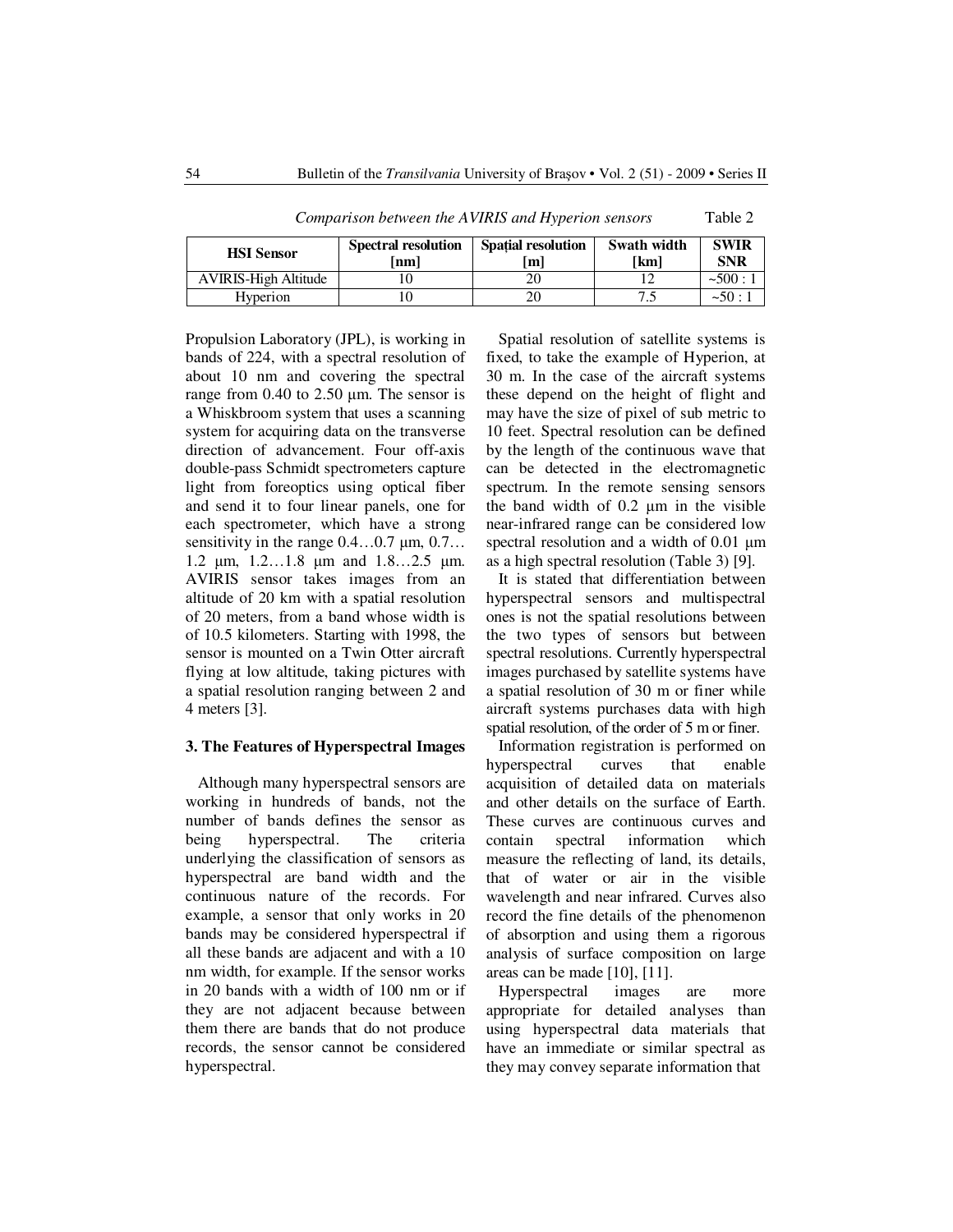| <b>Name</b>   | <b>Spectral</b><br>interval<br>[µm] | <b>Number</b><br>of bands | <b>Spectral</b><br>interval<br>[nm] | <b>IFOV</b><br>[mrad] | <b>FOV</b><br>[degrees] | <b>Produce</b>                       | Data<br><b>Availability</b> |
|---------------|-------------------------------------|---------------------------|-------------------------------------|-----------------------|-------------------------|--------------------------------------|-----------------------------|
| <b>MAIS</b>   | $0.44 - 11.80$                      | 71                        | 20/600                              | 3                     | 90                      | China                                | 1991                        |
| <b>AVIRIS</b> | $0.40 - 2.50$                       | 224                       | 10                                  |                       | 30                      | JPL, U.S.A                           | 1987                        |
| <b>GERIS</b>  | $0.40 - 2.50$                       | 63                        | 25/120/16                           | 2.5                   | 90                      | GER Corp. U.S.A.                     | 1987                        |
| <b>CASI</b>   | $0.40 - 1.00$                       | 288                       | 2.9                                 |                       | 35                      | ITRES, Canada                        | 1989                        |
| <b>MIVIS</b>  | $0.43 - 12.70$                      | 102                       | 20/50/400                           | $\overline{2}$        | 70                      | Daedalus Enterprise<br>Inc., $U.S.A$ |                             |

*Characteristics of hyperspectral images* Table 3

can be obtained at the subpixel. Obviously, for the processing of such data, appropriate programs are necessary [8]. Hyperspectral images contain spectral features specific for the atmosphere which is why, before the processing itself, it is necessary to remove them. In this sense there are a number of methods from them, the most used being embedded in the ATREM (Atmosphere Removal) used to eliminate the atmosphere effects from AVIRIS and Hydice images. This program was designed to determine the scaled surface reflectance from hyperspectral images. The program takes into account that the surface is horizontal and that it shows Lambertinian reflecting. If the ground topography is known then scaled surface reflectance can be converted into actual reflected surface. The ATREM model is a good approximation of the radiometric image corrections, but achieving a calibration of the reflecting area by in situ measures leads to improving the final results [6], [7].

#### **4. Conclusions**

Applications in which hyperspectral images can be used are multiple due to their ability to separate the recorded data. In this sense hyperspectral images can be used in agriculture, forestry, geology, environmental monitoring etc. Within these applications, the data are used to determine chemical concentrations in leaves, vegetation stress, mapping the expansion of different species of plants, the surfaces contaminated by mining waste and other pollutants, water color mapping to determine and identify the presence of microorganisms and localization of the sources of pollution.

Compared with multispectral satellite images, which can be used in mapping the areas covered with forest, hyperspectral images may be used in the mapping of species in a brush.

Hyperspectral images are also used in detection and mapping of a wide range of materials which have reflective close characteristics. For example, these images are used by geologists for mapping minerals and highlighting the properties of soil including moisture, organic content and salinity. In army they are used to identify military cars that partially depend on the canopy trees and on the detection of certain targets.

Regarding the cost of these records the price of images taken with the air system is between 250 and 1000 dollars and those taken with the satellite systems can exceed 2500 dollars on the scene.

#### **References**

1. Clark, R.N., Swayze, G.A.: *Mapping Minerals, Amorphous Materials, Environmental Materials, Vegetation,*